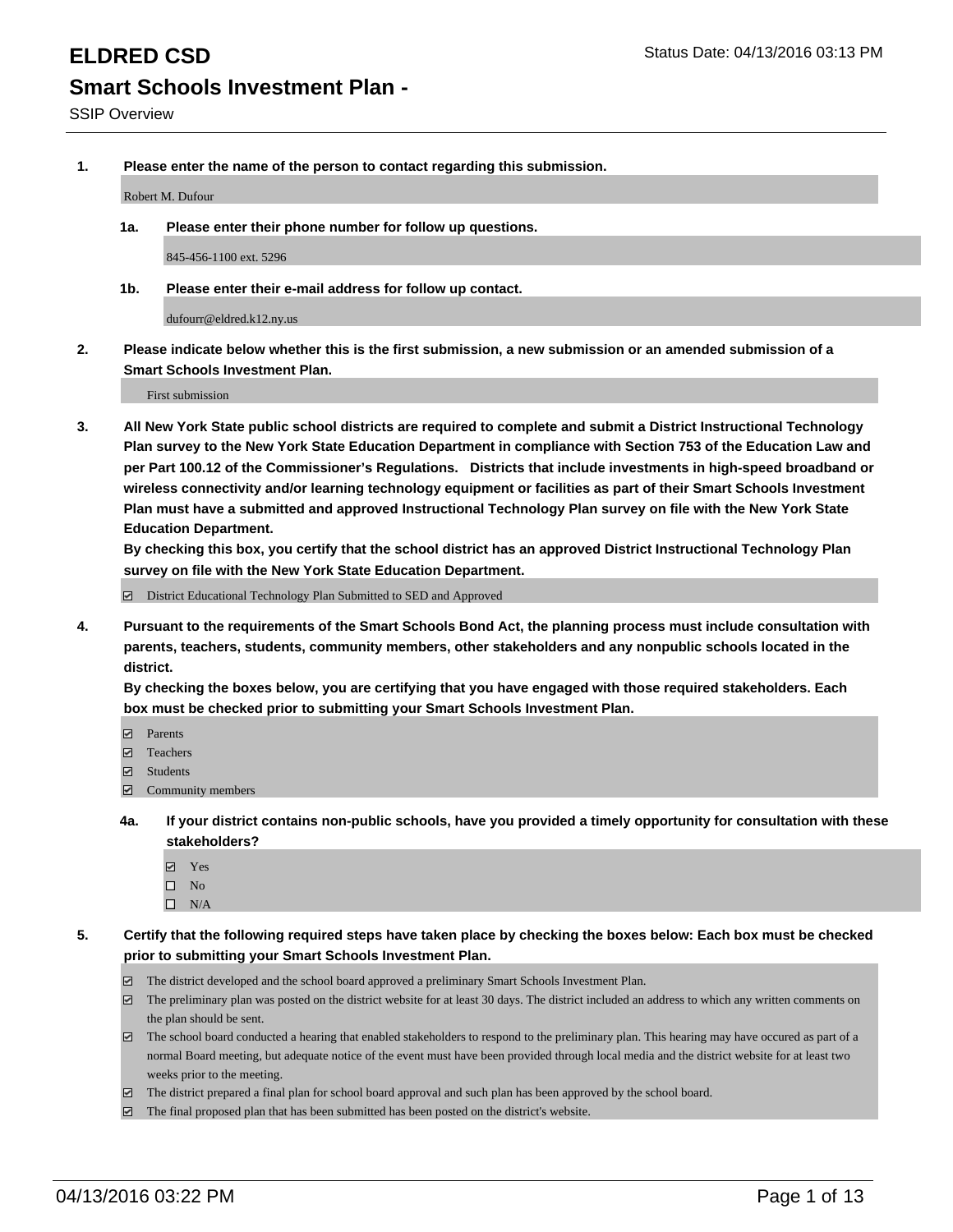# **ELDRED CSD** Status Date: 04/13/2016 03:13 PM **Smart Schools Investment Plan -**

SSIP Overview

**5a. Please upload the proposed Smart Schools Investment Plan (SSIP) that was posted on the district's website. Note that this should be different than your recently submitted Educational Technology Survey. The Final SSIP, as approved by the School Board, should also be posted on the website and remain there during the course of the projects contained therein.**

Smart Schools Investment Plan 2015.pdf

**6. Please enter an estimate of the total number of students and staff that will benefit from this Smart Schools Investment Plan based on the cumulative projects submitted to date.**

675

**7. An LEA/School District may partner with one or more other LEA/School Districts to form a consortium to pool Smart Schools Bond Act funds for a project that meets all other Smart School Bond Act requirements. Each school district participating in the consortium will need to file an approved Smart Schools Investment Plan for the project and submit a signed Memorandum of Understanding that sets forth the details of the consortium including the roles of each respective district.**

 $\Box$  The district plans to participate in a consortium to partner with other school district(s) to implement a Smart Schools project.

**8. Please enter the name and 6-digit SED Code for each LEA/School District participating in the Consortium.**

| Partner LEA/District | <b>ISED BEDS Code</b> |
|----------------------|-----------------------|
| (No Response)        | (No Response)         |

**9. Please upload a signed Memorandum of Understanding with all of the participating Consortium partners.**

(No Response)

**10. Your district's Smart Schools Bond Act Allocation is:**

\$499,431

**11. Enter the budget sub-allocations by category that you are submitting for approval at this time. If you are not budgeting SSBA funds for a category, please enter 0 (zero.) If the value entered is \$0, you will not be required to complete that survey question.**

|                                       | Sub-<br>Allocations |
|---------------------------------------|---------------------|
| <b>School Connectivity</b>            | 0                   |
| Connectivity Projects for Communities | 0                   |
| Classroom Technology                  | 499,431             |
| Pre-Kindergarten Classrooms           | $\Omega$            |
| Replace Transportable Classrooms      | $\Omega$            |
| High-Tech Security Features           | $\Omega$            |
| <b>Totals:</b>                        | 499,431.00          |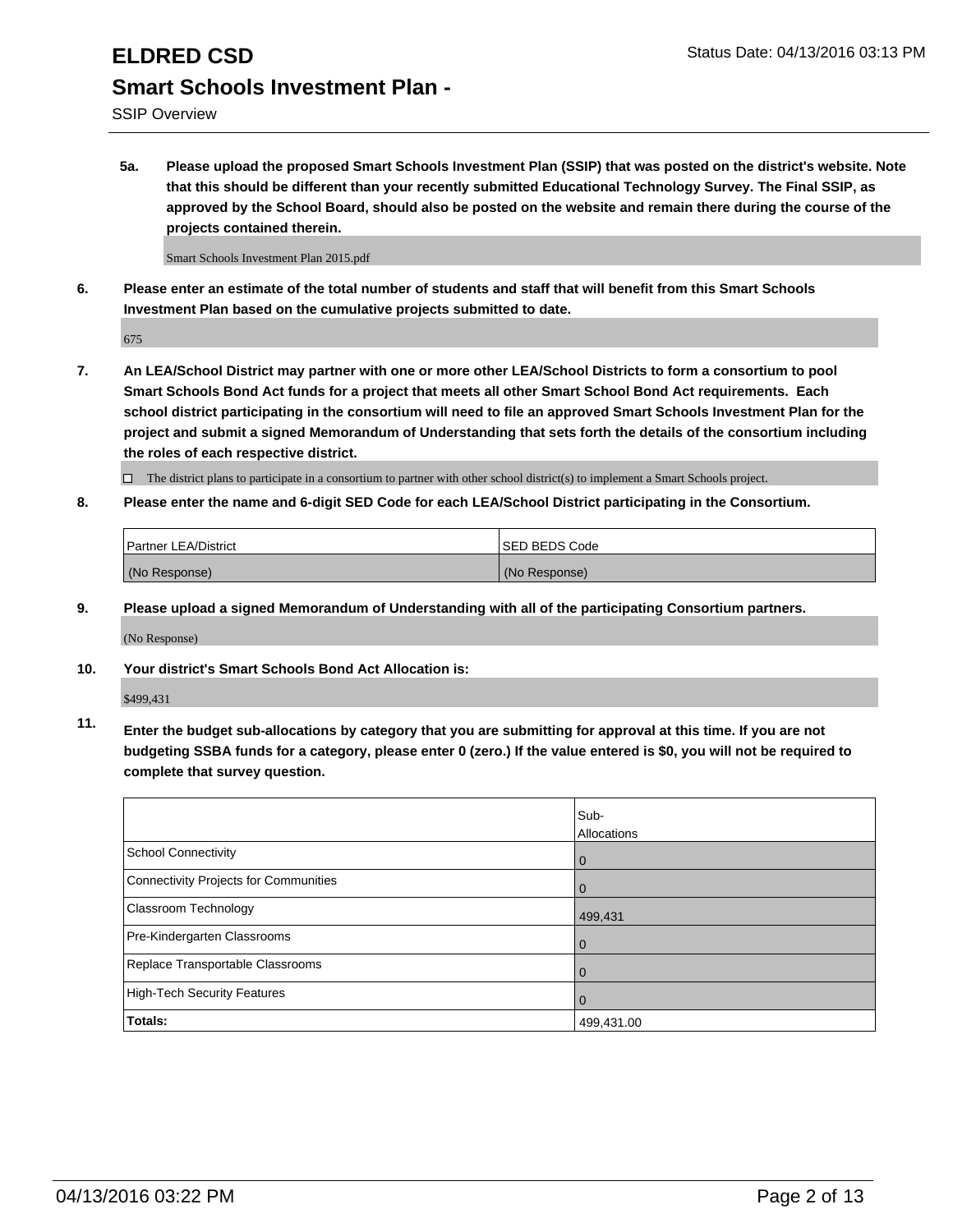School Connectivity

- **1. In order for students and faculty to receive the maximum benefit from the technology made available under the Smart Schools Bond Act, their school buildings must possess sufficient connectivity infrastructure to ensure that devices can be used during the school day. Smart Schools Investment Plans must demonstrate that:**
	- **sufficient infrastructure that meets the Federal Communications Commission's 100 Mbps per 1,000 students standard currently exists in the buildings where new devices will be deployed, or**
	- **is a planned use of a portion of Smart Schools Bond Act funds, or**
	- **is under development through another funding source.**

**Smart Schools Bond Act funds used for technology infrastructure or classroom technology investments must increase the number of school buildings that meet or exceed the minimum speed standard of 100 Mbps per 1,000 students and staff within 12 months. This standard may be met on either a contracted 24/7 firm service or a "burstable" capability. If the standard is met under the burstable criteria, it must be:**

**1. Specifically codified in a service contract with a provider, and**

**2. Guaranteed to be available to all students and devices as needed, particularly during periods of high demand, such as computer-based testing (CBT) periods.**

**Please describe how your district already meets or is planning to meet this standard within 12 months of plan submission.**

(No Response)

- **1a. If a district believes that it will be impossible to meet this standard within 12 months, it may apply for a waiver of this requirement, as described on the Smart Schools website. The waiver must be filed and approved by SED prior to submitting this survey.**
	- □ By checking this box, you are certifying that the school district has an approved waiver of this requirement on file with the New York State Education Department.
- **2. Connectivity Speed Calculator (Required)**

|                         | Number of<br><b>Students</b> | Multiply by<br>100 Kbps | Divide by 1000<br>to Convert to<br>Required<br>Speed in Mb | <b>Current Speed</b><br>in Mb | Expected<br>Speed to be<br>Attained Within<br>12 Months | <b>Expected Date</b><br>When<br>Required<br>Speed<br>Will be<br>Met |
|-------------------------|------------------------------|-------------------------|------------------------------------------------------------|-------------------------------|---------------------------------------------------------|---------------------------------------------------------------------|
| <b>Calculated Speed</b> | (No<br>Response)             | (No Response)           | (No<br>Response)                                           | (No<br>Response)              | (No<br>Response)                                        | (No<br>Response)                                                    |
| Totals:                 |                              |                         |                                                            |                               |                                                         |                                                                     |

**3. Briefly describe how you intend to use Smart Schools Bond Act funds for high-speed broadband and/or wireless connectivity projects in school buildings.**

(No Response)

**4. Briefly describe the linkage between the district's District Instructional Technology Plan and the proposed projects. (There should be a link between your response to this question and your response to Question 1 in Part E. Curriculum and Instruction "What are the district's plans to use digital connectivity and technology to improve teaching and learning?)**

(No Response)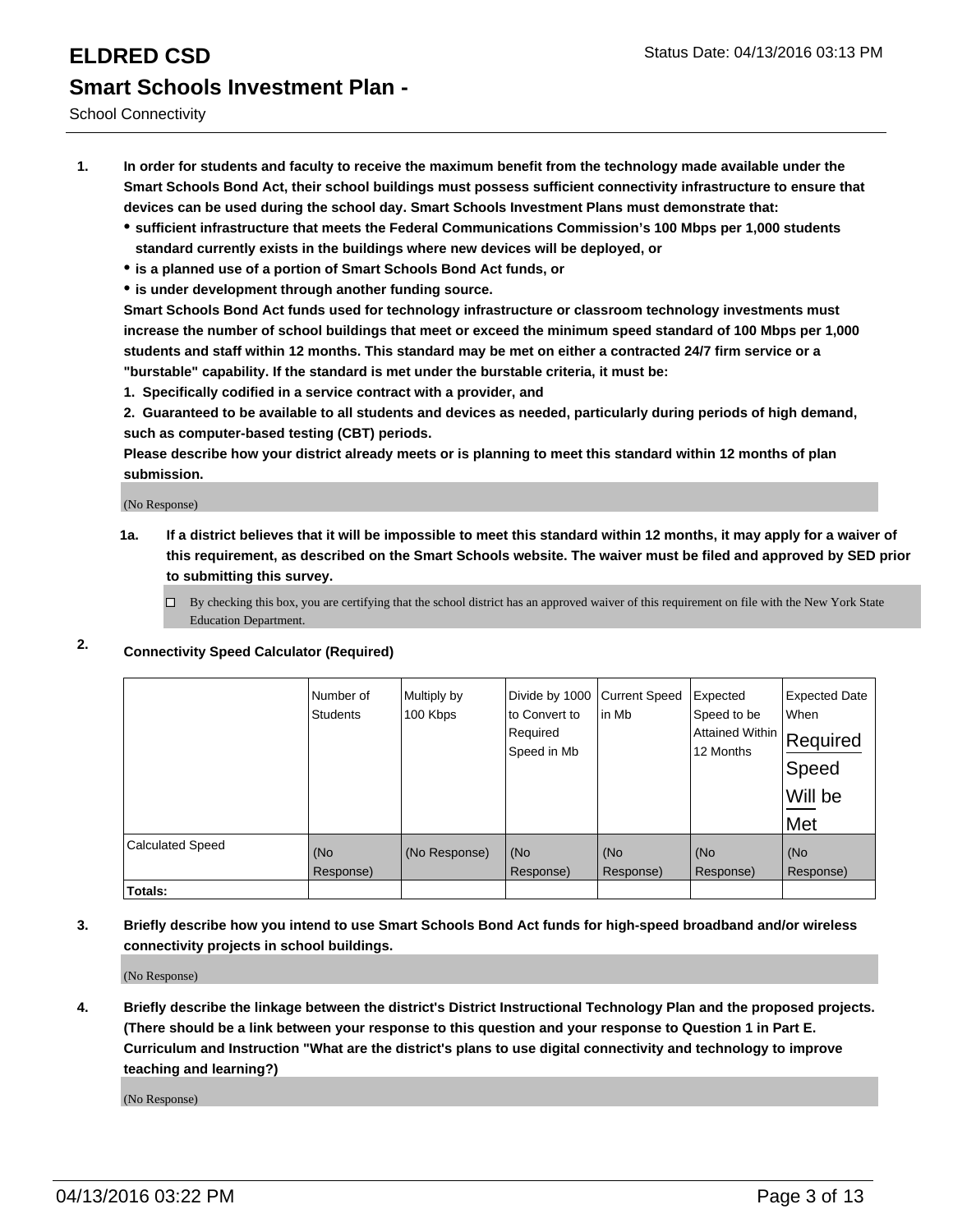**5. If the district wishes to have students and staff access the Internet from wireless devices within the school building, or in close proximity to it, it must first ensure that it has a robust Wi-Fi network in place that has sufficient bandwidth to meet user demand.**

**Please describe how you have quantified this demand and how you plan to meet this demand.**

(No Response)

**6. As indicated on Page 5 of the guidance, the Office of Facilities Planning will have to conduct a preliminary review of all capital projects, including connectivity projects.**

| <b>Project Number</b> |  |
|-----------------------|--|
| (No Response)         |  |

**7. Certain high-tech security and connectivity infrastructure projects may be eligible for an expedited review process as determined by the Office of Facilities Planning.**

**Was your project deemed eligible for streamlined review?**

(No Response)

**8. Include the name and license number of the architect or engineer of record.**

| Name          | License Number |
|---------------|----------------|
| (No Response) | (No Response)  |

**9. If you are submitting an allocation for School Connectivity complete this table. Note that the calculated Total at the bottom of the table must equal the Total allocation for this category that you entered in the SSIP Overview overall budget.** 

|                                            | Sub-          |
|--------------------------------------------|---------------|
|                                            | Allocation    |
| Network/Access Costs                       | (No Response) |
| <b>Outside Plant Costs</b>                 | (No Response) |
| School Internal Connections and Components | (No Response) |
| <b>Professional Services</b>               | (No Response) |
| Testing                                    | (No Response) |
| <b>Other Upfront Costs</b>                 | (No Response) |
| <b>Other Costs</b>                         | (No Response) |
| Totals:                                    |               |

| Select the allowable expenditure | Item to be purchased | Quantity      | Cost per Item | <b>Total Cost</b> |
|----------------------------------|----------------------|---------------|---------------|-------------------|
| type.                            |                      |               |               |                   |
| Repeat to add another item under |                      |               |               |                   |
| each type.                       |                      |               |               |                   |
| (No Response)                    | (No Response)        | (No Response) | (No Response) | (No Response)     |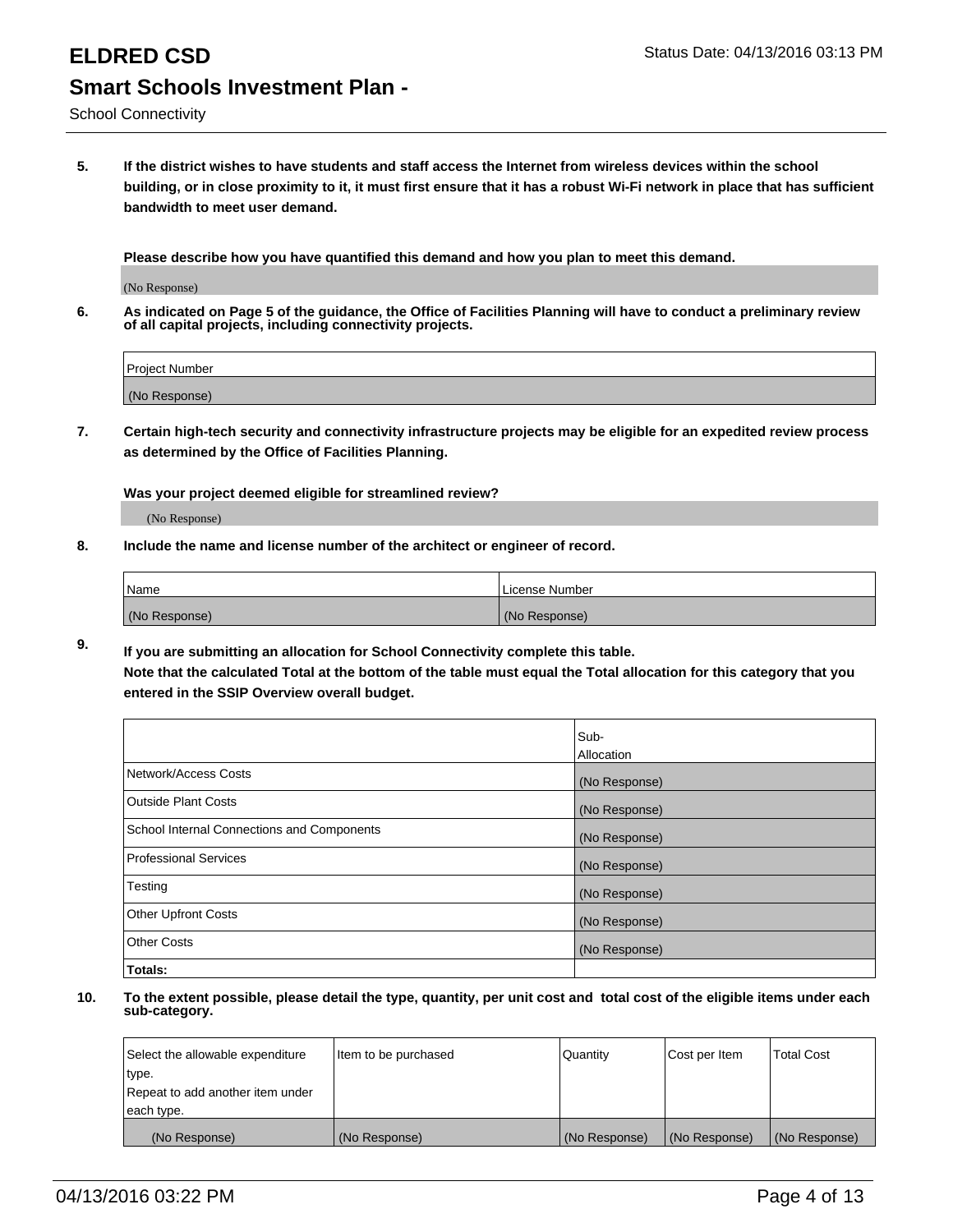Community Connectivity (Broadband and Wireless)

**1. Briefly describe how you intend to use Smart Schools Bond Act funds for high-speed broadband and/or wireless connectivity projects in the community.**

(No Response)

**2. Please describe how the proposed project(s) will promote student achievement and increase student and/or staff access to the Internet in a manner that enhances student learning and/or instruction outside of the school day and/or school building.**

(No Response)

**3. Community connectivity projects must comply with all the necessary local building codes and regulations (building and related permits are not required prior to plan submission).**

 $\Box$  I certify that we will comply with all the necessary local building codes and regulations.

**4. Please describe the physical location of the proposed investment.**

(No Response)

**5. Please provide the initial list of partners participating in the Community Connectivity Broadband Project, along with their Federal Tax Identification (Employer Identification) number.**

| <b>Project Partners</b> | <b>IFederal ID#</b> |
|-------------------------|---------------------|
| (No Response)           | (No Response)       |

**6. If you are submitting an allocation for Community Connectivity, complete this table.**

**Note that the calculated Total at the bottom of the table must equal the Total allocation for this category that you entered in the SSIP Overview overall budget.**

|                                    | Sub-Allocation |
|------------------------------------|----------------|
| Network/Access Costs               | (No Response)  |
| Outside Plant Costs                | (No Response)  |
| <b>Tower Costs</b>                 | (No Response)  |
| <b>Customer Premises Equipment</b> | (No Response)  |
| Professional Services              | (No Response)  |
| Testing                            | (No Response)  |
| <b>Other Upfront Costs</b>         | (No Response)  |
| Other Costs                        | (No Response)  |
| Totals:                            |                |

| Select the allowable expenditure | Item to be purchased | Quantity      | Cost per Item | <b>Total Cost</b> |
|----------------------------------|----------------------|---------------|---------------|-------------------|
| type.                            |                      |               |               |                   |
| Repeat to add another item under |                      |               |               |                   |
| each type.                       |                      |               |               |                   |
| (No Response)                    | (No Response)        | (No Response) | (No Response) | (No Response)     |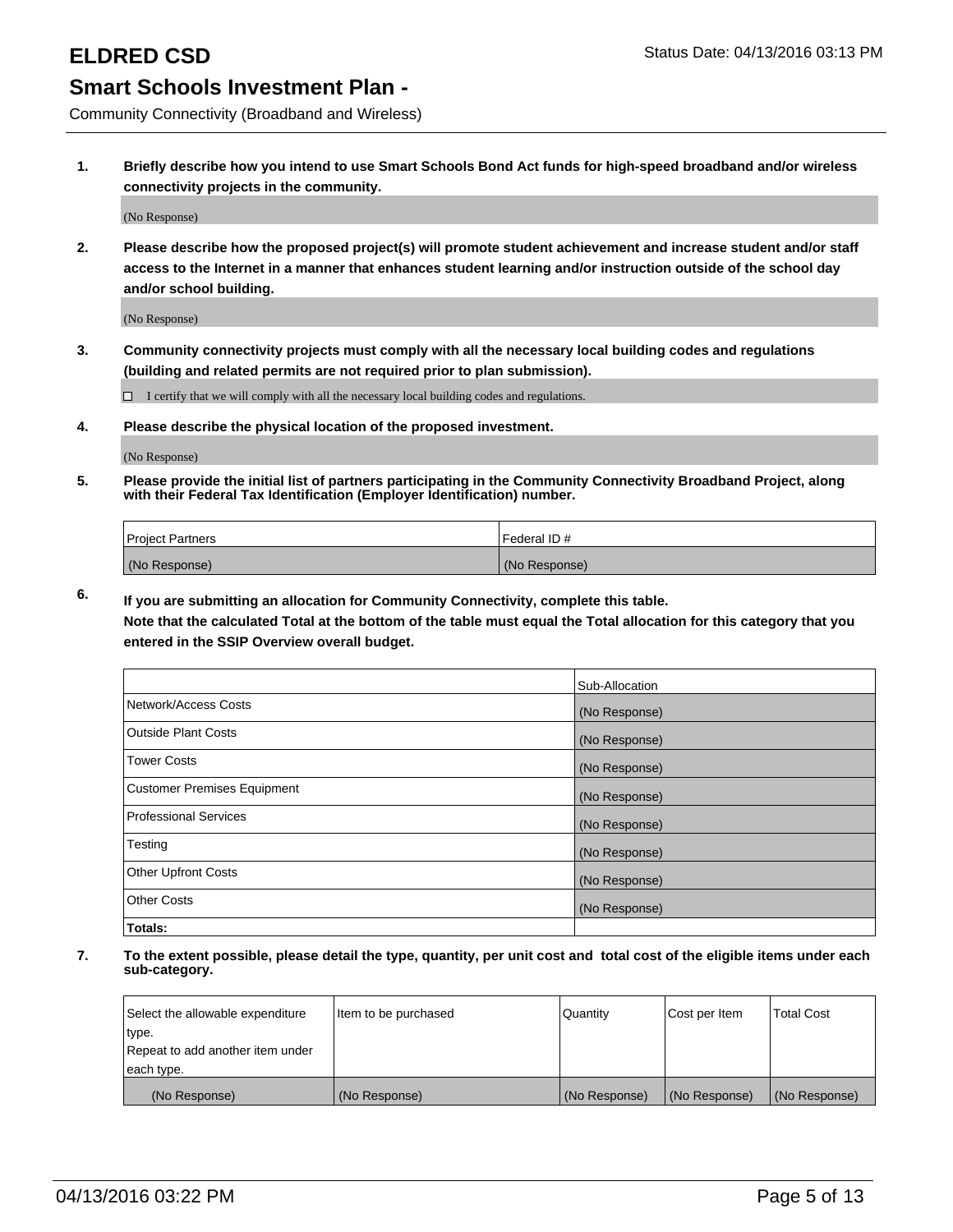### Classroom Learning Technology

**1. In order for students and faculty to receive the maximum benefit from the technology made available under the Smart Schools Bond Act, their school buildings must possess sufficient connectivity infrastructure to ensure that devices can be used during the school day. Smart Schools Investment Plans must demonstrate that sufficient infrastructure that meets the Federal Communications Commission's 100 Mbps per 1,000 students standard currently exists in the buildings where new devices will be deployed, or is a planned use of a portion of Smart Schools Bond Act funds, or is under development through another funding source.**

**Smart Schools Bond Act funds used for technology infrastructure or classroom technology investments must increase the number of school buildings that meet or exceed the minimum speed standard of 100 Mbps per 1,000 students and staff within 12 months. This standard may be met on either a contracted 24/7 firm service or a "burstable" capability. If the standard is met under the burstable criteria, it must be:**

**1. Specifically codified in a service contract with a provider, and**

**2. Guaranteed to be available to all students and devices as needed, particularly during periods of high demand, such as computer-based testing (CBT) periods.**

**Please describe how your district already meets or is planning to meet this standard within 12 months of plan submission.**

The district intends to upgrade our existing wireless infrastructure installing a faster, more reliable and more robust network in each of our two buildings to support existing and planned instructional technologies.

- **1a. If a district believes that it will be impossible to meet this standard within 12 months, it may apply for a waiver of this requirement, as described on the Smart Schools website. The waiver must be filed and approved by SED prior to submitting this survey.**
	- $\Box$  By checking this box, you are certifying that the school district has an approved waiver of this requirement on file with the New York State Education Department.

|                         | Number of<br><b>Students</b> | Multiply by<br>100 Kbps | Divide by 1000<br>to Convert to<br>Required<br>Speed in Mb | <b>Current Speed</b><br>lin Mb | Expected<br>Speed to be<br>Attained Within  <br>12 Months | <b>Expected Date</b><br>When<br>Required<br> Speed<br>Will be<br>Met |
|-------------------------|------------------------------|-------------------------|------------------------------------------------------------|--------------------------------|-----------------------------------------------------------|----------------------------------------------------------------------|
| <b>Calculated Speed</b> | 608                          | 60,800                  | 60.8                                                       | 42                             | 61                                                        | 03/15/2017                                                           |
| Totals:                 | 608.00                       | 60,800.00               |                                                            |                                |                                                           |                                                                      |

## **2. Connectivity Speed Calculator (Required)**

**3. If the district wishes to have students and staff access the Internet from wireless devices within the school building, or in close proximity to it, it must first ensure that it has a robust Wi-Fi network in place that has sufficient bandwidth to meet user demand.**

**Please describe how you have quantified this demand and how you plan to meet this demand.**

The district is using E-Rate funds to install a faster, more reliable and more robust wireless network in each of its two buildings to support current and planned instructional technologies.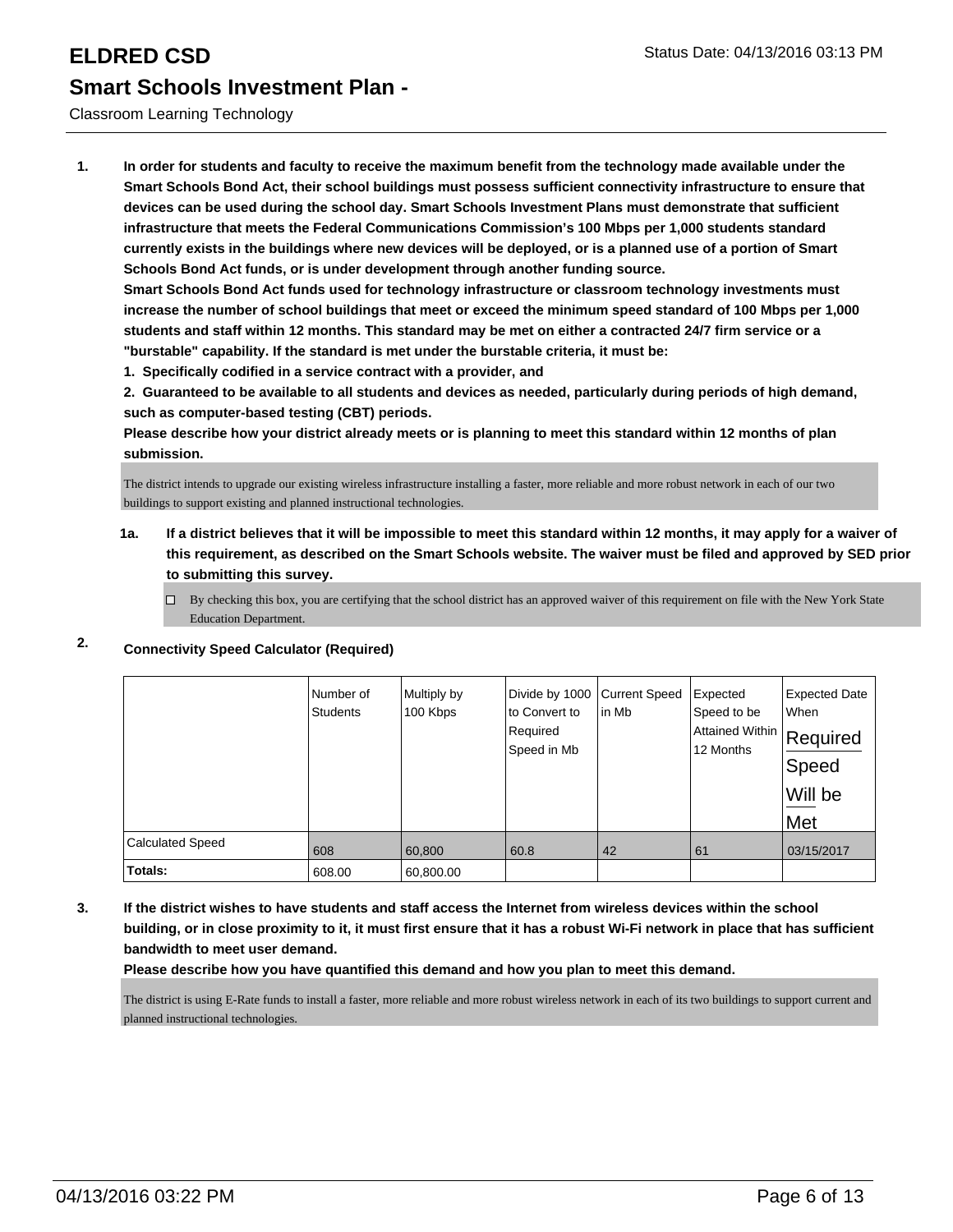### Classroom Learning Technology

**4. All New York State public school districts are required to complete and submit an Instructional Technology Plan survey to the New York State Education Department in compliance with Section 753 of the Education Law and per Part 100.12 of the Commissioner's Regulations.**

**Districts that include educational technology purchases as part of their Smart Schools Investment Plan must have a submitted and approved Instructional Technology Plan survey on file with the New York State Education Department.**

- $\boxtimes$  By checking this box, you are certifying that the school district has an approved Instructional Technology Plan survey on file with the New York State Education Department.
- **5. Describe the devices you intend to purchase and their compatibility with existing or planned platforms or systems. Specifically address the adequacy of each facility's electrical, HVAC and other infrastructure necessary to install and support the operation of the planned technology.**

Lenovo Laptops Windows Based - student use Mobile Chrome Book Cart w Chromebooks (1 to 1 Pilot) - student use Computer Replacement for classrooms (Dell AIO) - student use 65 " Smart Flat Panel Displays - instructional use to replace aging Smart Boards Laptop Replacement for Teachers (3 year roll out)

- **6. Describe how the proposed technology purchases will:**
	- **> enhance differentiated instruction;**
	- **> expand student learning inside and outside the classroom;**
	- **> benefit students with disabilities and English language learners; and**
	- **> contribute to the reduction of other learning gaps that have been identified within the district.**

**The expectation is that districts will place a priority on addressing the needs of students who struggle to succeed in a rigorous curriculum. Responses in this section should specifically address this concern and align with the district's Instructional Technology Plan (in particular Question 2 of E. Curriculum and Instruction: "Does the district's instructional technology plan address the needs of students with disabilities to ensure equitable access to instruction, materials and assessments?" and Question 3 of the same section: "Does the district's instructional technology plan address the provision of assistive technology specifically for students with disabilities to ensure access to and participation in the general curriculum?"**

ECS is committed to integrating digital content into our curriculum and classroom instruction. These digital resources provide to our students the opportunity to access the materials any time, anywhere, from a personal computer or other web enabled device. The utilization of digital resources provides a multimodal.multilingual platform for learning and instruction benefiting all students and in particular ELL students. These resources are current, efficient, and cost effective. ECS makes every effort to utilize text books and support materials that are available in both print and digital format for use by our students. ECS complies with the National Instructional Materials Accessibility Standard (NIMAS) and National Instructional Materials Access Center (NIMAC). Eldred Central Schools promotes the uses of internet, interactive video, on-line courses, and other appropriate technologies for distance learning.The district has done considerable Professional Development to integrate the concepts of differentiated instruction at all grade levels. The District provides equitable access to instruction, materials and assessments for all students including ELL students. The need for assistive technology devices is minimal. As required, resources are allocated to assure that our students, including ELL students, with an identified need are provided for.

**7. Where appropriate, briefly describe how the proposed technology purchases will enhance ongoing communication with parents and other stakeholders and help the district facilitate technology-based regional partnerships, including distance learning and other efforts.**

(No Response)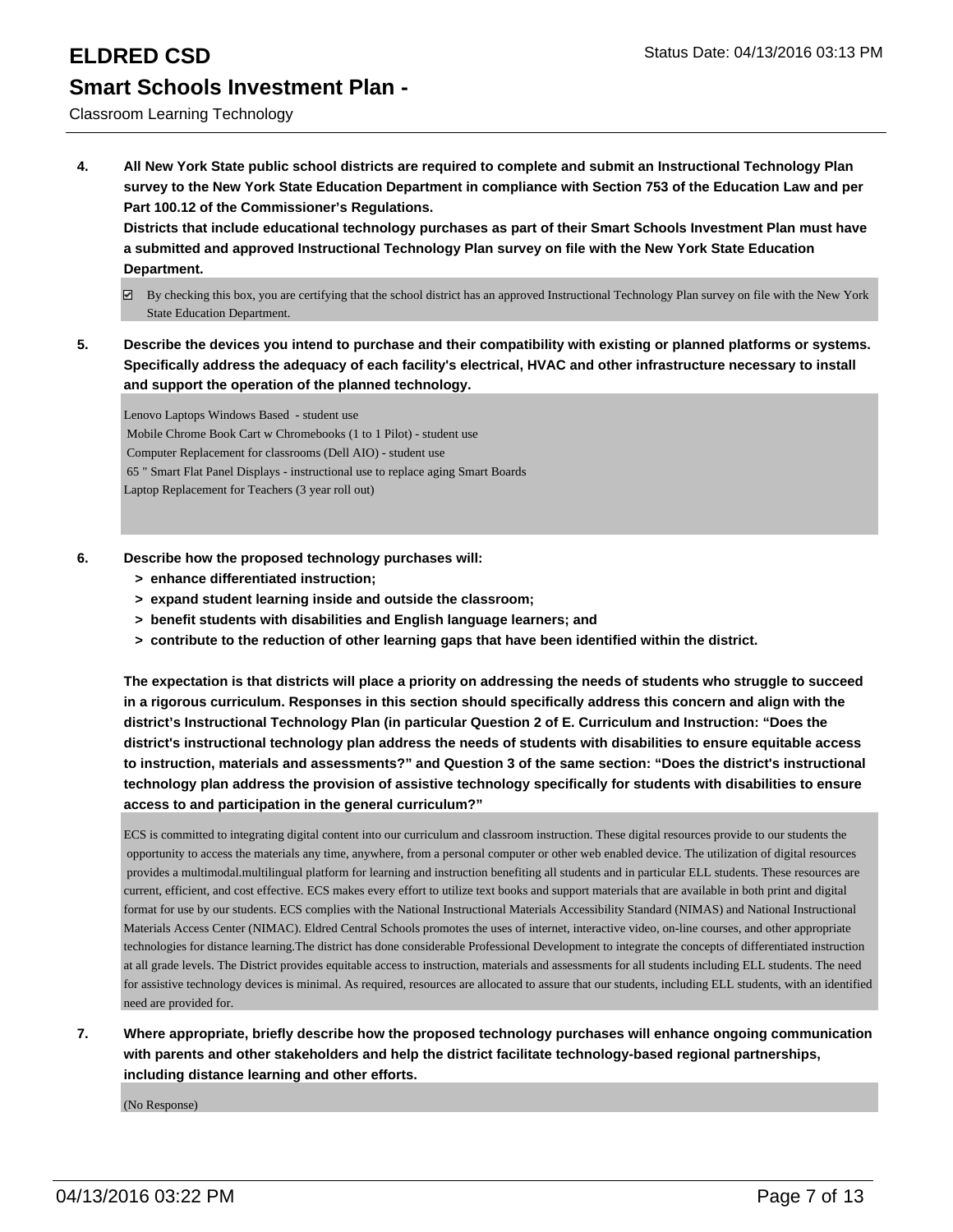# **ELDRED CSD** Status Date: 04/13/2016 03:13 PM **Smart Schools Investment Plan -**

Classroom Learning Technology

**8. Describe the district's plan to provide professional development to ensure that administrators, teachers and staff can employ the technology purchased to enhance instruction successfully.**

**Note: This response should be aligned and expanded upon in accordance with your district's response to Question 1 of F. Professional Development of your Instructional Technology Plan: "Please provide a summary of professional development offered to teachers and staff, for the time period covered by this plan, to support technology to enhance teaching and learning. Please include topics, audience and method of delivery within your summary."**

The Professional Development Team (PDT) provides turn key training during our Superintendent's Conference days to assist the faculty in integrating the various technologies into their daily instruction. Approximately 20 teachers participate in each workshop during the conference days. This training is a routinely scheduled workshop during each of our in service days. As determined by a district wide survey, and directly supporting the districts technology plan, the key ares of focus for professional development are: Google Docs Google Classroom training Smart Notebook training- basic, tips, tricks, new applications Smart Notebook Advanced Smart Response training Smart Response XC Collaboration Incorporating Scribel, Edmodo, into lessons Making the most of the Eldred CSD web site applications, features, tools, tips, tricks Supporting Resources Primary sources of technology related PD provided to instructional personnel are: SMART Technologies certified training Sullivan County BOCES Orange-Ulster BOCES Mid-Hudson Regional Information Center ECS web site resources Internally developed expertise

- **9. Districts must contact the SUNY/CUNY teacher preparation program that supplies the largest number of the district's new teachers to request advice on innovative uses and best practices at the intersection of pedagogy and educational technology.**
	- By checking this box, you certify that you have contacted the SUNY/CUNY teacher preparation program that supplies the largest number of your new teachers to request advice on these issues.
- **10. A district whose Smart Schools Investment Plan proposes the purchase of technology devices and other hardware must account for nonpublic schools in the district.**

**Are there nonpublic schools within your school district?**

- Yes
- $\hfill \square$  No
- **10a. Describe your plan to loan purchased hardware to nonpublic schools within your district. The plan should use your district's nonpublic per-student loan amount calculated below, within the framework of the guidance.**

We have established an on going working relationship with our local private school partner and we work hand in hand to assure that all students currently attending private schools have access as required and determined by the private school to relevant technologies. Lap tops, chrome books, and other technology will be made available to the Homestead School on a loaner basis whenver requested or required. Technology requested will be available on site at Homestead and supported and maintained by ECS Technology staff.Tecnology support will also be made avilable on request. Homestead is always afforded the opportunity to participate in all professional develpment opportunites relating to technology use, implementation and support.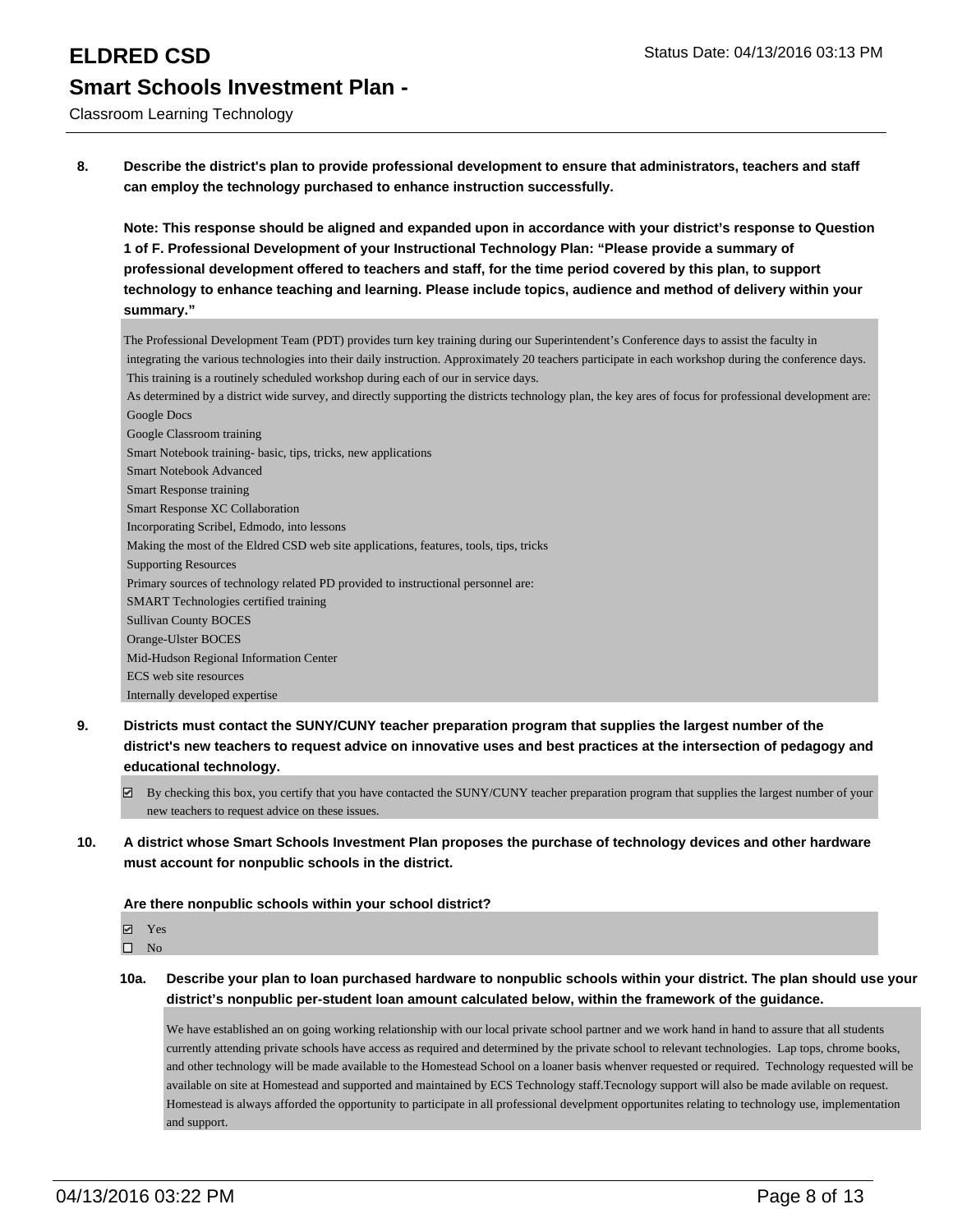### **ELDRED CSD** Status Date: 04/13/2016 03:13 PM

## **Smart Schools Investment Plan -**

Classroom Learning Technology

**10b. A final Smart Schools Investment Plan cannot be approved until school authorities have adopted regulations specifying the date by which requests from nonpublic schools for the purchase and loan of Smart Schools Bond Act classroom technology must be received by the district.**

 $\boxtimes$  By checking this box, you certify that you have such a plan and associated regulations in place that have been made public.

**11. Nonpublic Classroom Technology Loan Calculator**

**The Smart Schools Bond Act provides that any Classroom Learning Technology purchases made using Smart Schools funds shall be lent, upon request, to nonpublic schools in the district. However, no school district shall be required to loan technology in amounts greater than the total obtained and spent on technology pursuant to the Smart Schools Bond Act and the value of such loan may not exceed the total of \$250 multiplied by the nonpublic school enrollment in the base year at the time of enactment.**

**See:**

**http://www.p12.nysed.gov/mgtserv/smart\_schools/docs/Smart\_Schools\_Bond\_Act\_Guidance\_04.27.15\_Final.pdf.**

|                                     | 1. Classroom<br>Technology<br>Sub-allocation | 12. Public<br>l Enrollment<br>$(2014 - 15)$ | 3. Nonpublic<br>Enrollment<br>(2014-15) | l 4. Sum of<br>l Public and<br>l Nonpublic<br><b>Enrollment</b> | 15. Total Per<br>Pupil Sub-<br>I allocation                                                   | 16. Total<br>Nonpublic Loan<br>Amount |
|-------------------------------------|----------------------------------------------|---------------------------------------------|-----------------------------------------|-----------------------------------------------------------------|-----------------------------------------------------------------------------------------------|---------------------------------------|
| Calculated Nonpublic Loan<br>Amount |                                              |                                             |                                         |                                                                 | (No Response)   (No Response)   (No Response)   (No Response)   (No Response)   (No Response) |                                       |

**12. To ensure the sustainability of technology purchases made with Smart Schools funds, districts must demonstrate a long-term plan to maintain and replace technology purchases supported by Smart Schools Bond Act funds. This sustainability plan shall demonstrate a district's capacity to support recurring costs of use that are ineligible for Smart Schools Bond Act funding such as device maintenance, technical support, Internet and wireless fees, maintenance of hotspots, staff professional development, building maintenance and the replacement of incidental items. Further, such a sustainability plan shall include a long-term plan for the replacement of purchased devices and equipment at the end of their useful life with other funding sources.**

 $\boxtimes$  By checking this box, you certify that the district has a sustainability plan as described above.

**13. Districts must ensure that devices purchased with Smart Schools Bond funds will be distributed, prepared for use, maintained and supported appropriately. Districts must maintain detailed device inventories in accordance with generally accepted accounting principles.**

 $\boxtimes$  By checking this box, you certify that the district has a distribution and inventory management plan and system in place.

**14. If you are submitting an allocation for Classroom Learning Technology complete this table. Note that the calculated Total at the bottom of the table must equal the Total allocation for this category that you entered in the SSIP Overview overall budget.**

|                         | Sub-Allocation |
|-------------------------|----------------|
| Interactive Whiteboards | 299,985        |
| Computer Servers        | $\Omega$       |
| Desktop Computers       | 64,120         |
| Laptop Computers        | 135,326        |
| <b>Tablet Computers</b> | $\Omega$       |
| <b>Other Costs</b>      | 0              |
| Totals:                 | 499,431.00     |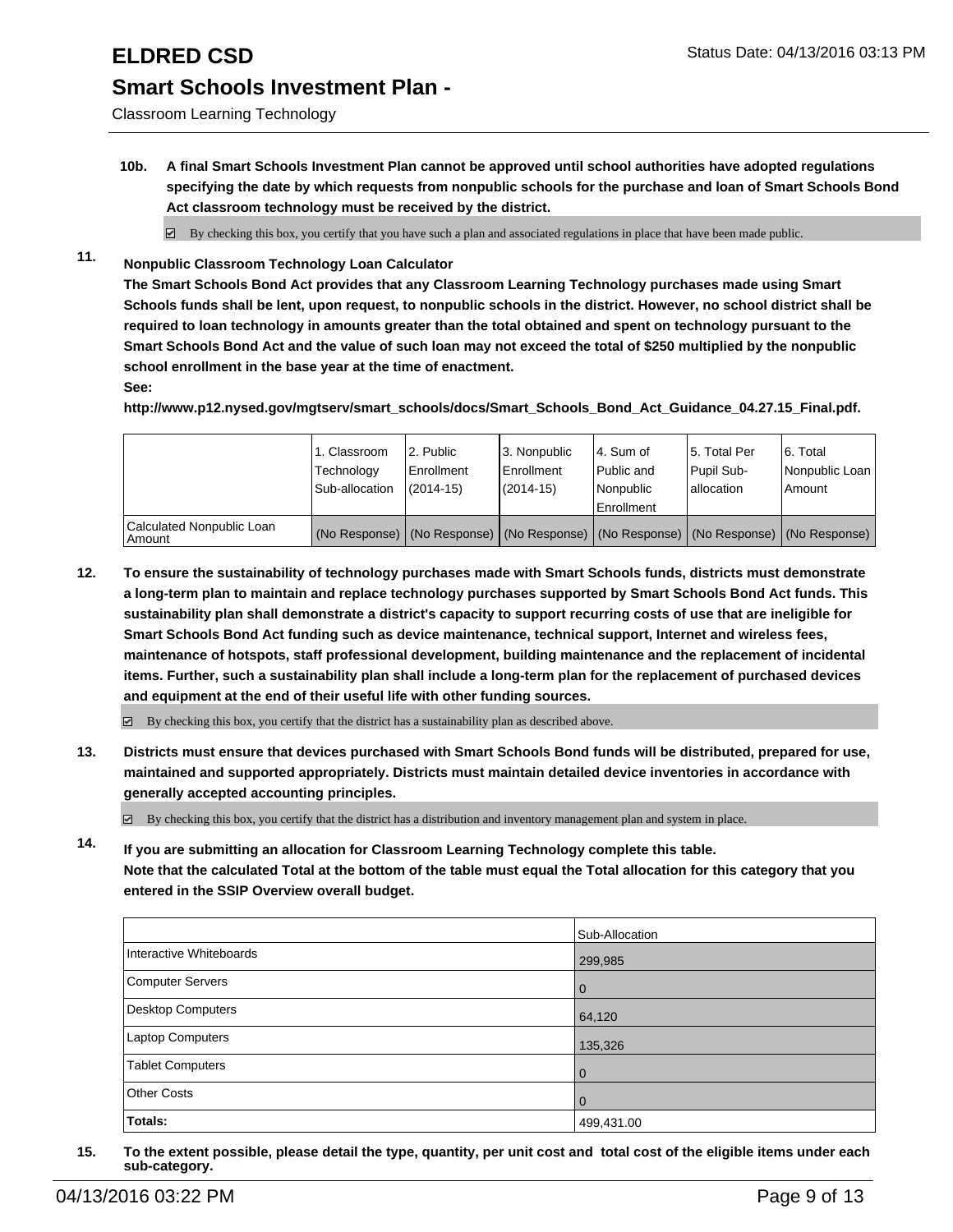Classroom Learning Technology

| Select the allowable expenditure<br>type.<br>Repeat to add another item under | Item to be purchased | Quantity      | Cost per Item | <b>Total Cost</b> |
|-------------------------------------------------------------------------------|----------------------|---------------|---------------|-------------------|
| each type.                                                                    |                      |               |               |                   |
| (No Response)                                                                 | (No Response)        | (No Response) | (No Response) | (No Response)     |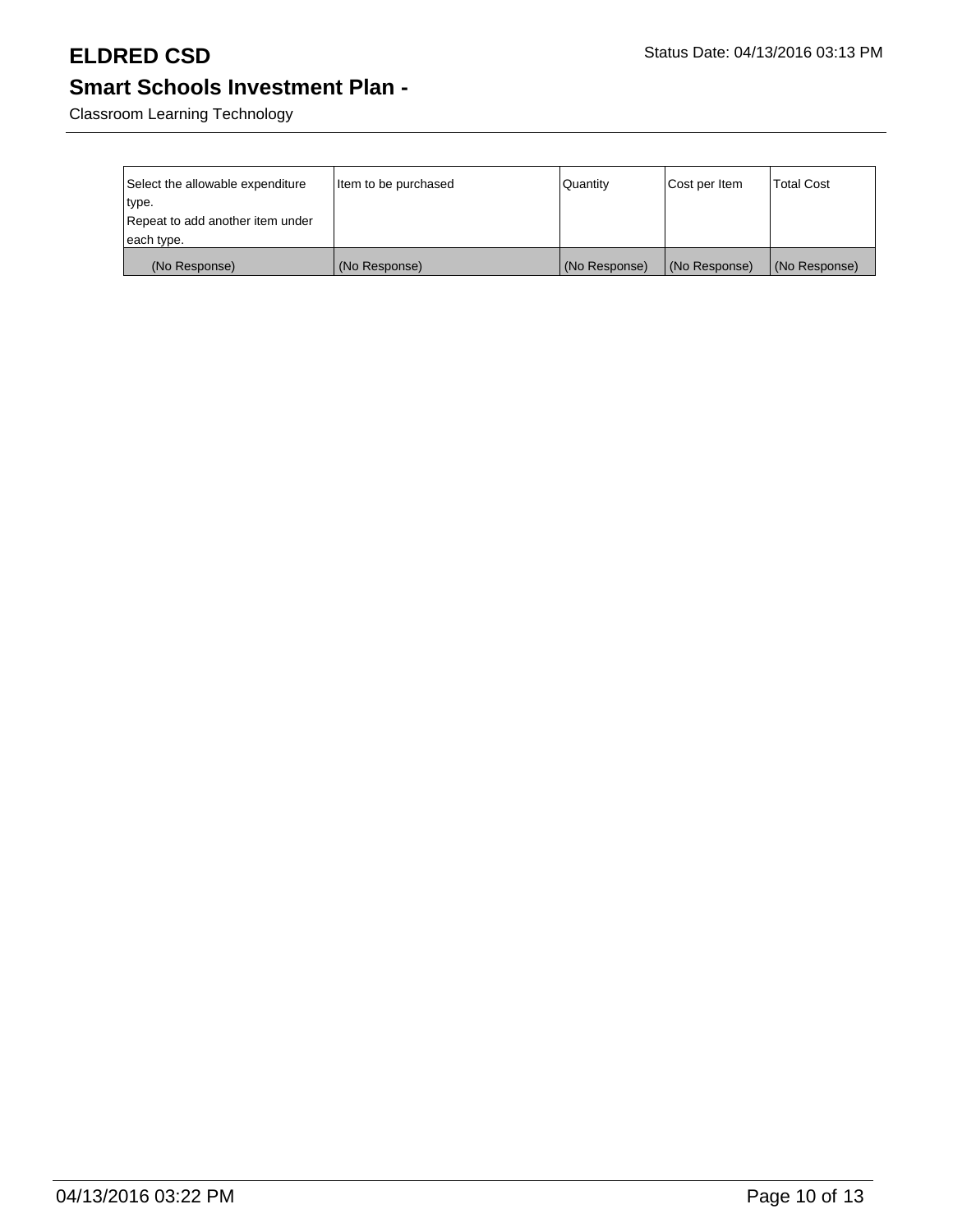Pre-Kindergarten Classrooms

**1. Provide information regarding how and where the district is currently serving pre-kindergarten students and justify the need for additional space with enrollment projections over 3 years.**

(No Response)

- **2. Describe the district's plan to construct, enhance or modernize education facilities to accommodate prekindergarten programs. Such plans must include:**
	- **Specific descriptions of what the district intends to do to each space;**
	- **An affirmation that pre-kindergarten classrooms will contain a minimum of 900 square feet per classroom;**
	- **The number of classrooms involved;**
	- **The approximate construction costs per classroom; and**
	- **Confirmation that the space is district-owned or has a long-term lease that exceeds the probable useful life of the improvements.**

(No Response)

**3. Smart Schools Bond Act funds may only be used for capital construction costs. Describe the type and amount of additional funds that will be required to support ineligible ongoing costs (e.g. instruction, supplies) associated with any additional pre-kindergarten classrooms that the district plans to add.**

(No Response)

**4. All plans and specifications for the erection, repair, enlargement or remodeling of school buildings in any public school district in the State must be reviewed and approved by the Commissioner. Districts that plan capital projects using their Smart Schools Bond Act funds will undergo a Preliminary Review Process by the Office of Facilities Planning.**

| Project Number |  |
|----------------|--|
| (No Response)  |  |

**5. If you have made an allocation for Pre-Kindergarten Classrooms, complete this table. Note that the calculated Total at the bottom of the table must equal the Total allocation for this category that you**

**entered in the SSIP Overview overall budget.**

|                                          | Sub-Allocation |
|------------------------------------------|----------------|
| Construct Pre-K Classrooms               | (No Response)  |
| Enhance/Modernize Educational Facilities | (No Response)  |
| Other Costs                              | (No Response)  |
| Totals:                                  |                |

| Select the allowable expenditure | Item to be purchased | Quantity      | Cost per Item | <b>Total Cost</b> |
|----------------------------------|----------------------|---------------|---------------|-------------------|
| type.                            |                      |               |               |                   |
| Repeat to add another item under |                      |               |               |                   |
| each type.                       |                      |               |               |                   |
| (No Response)                    | (No Response)        | (No Response) | (No Response) | (No Response)     |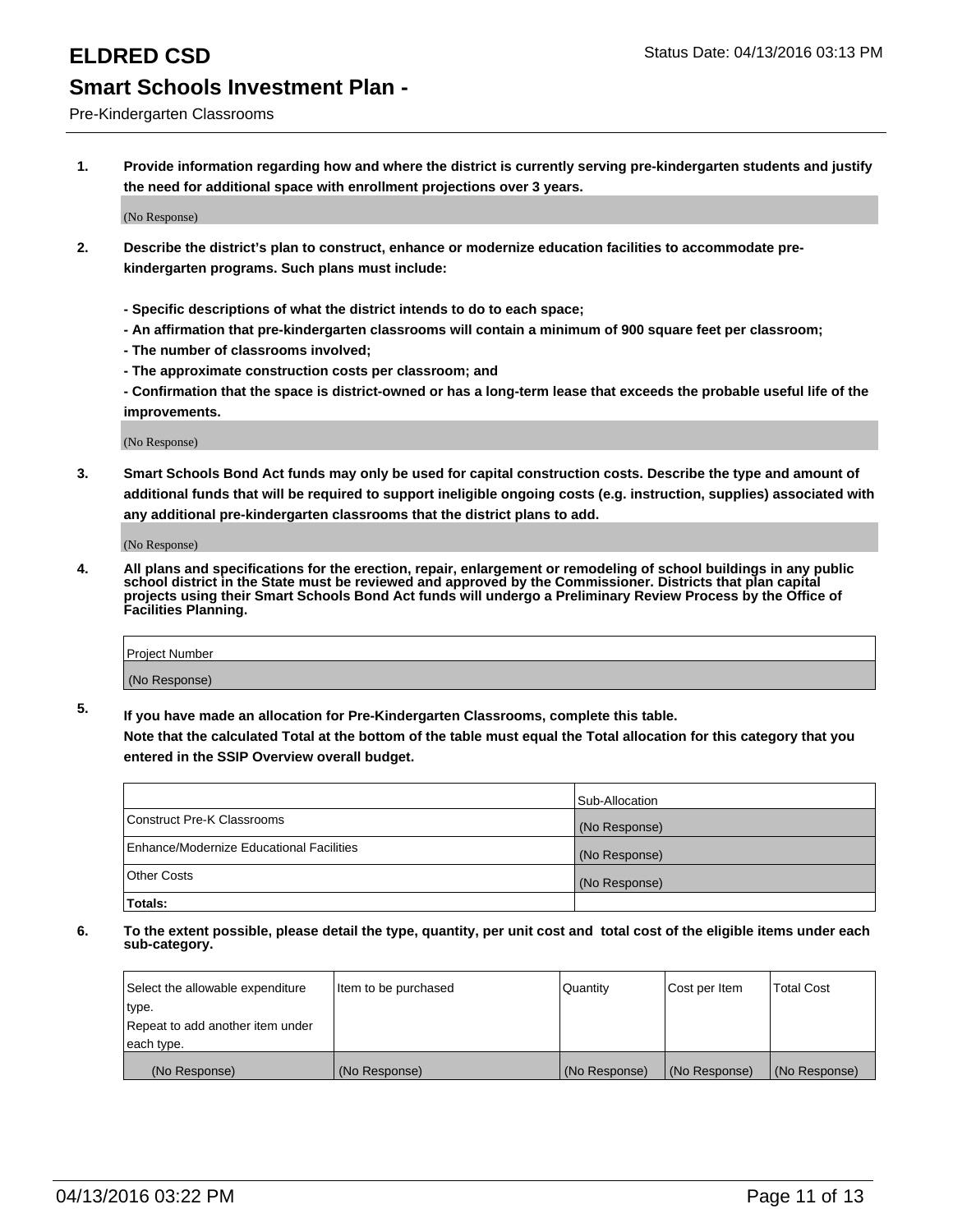Replace Transportable Classrooms

**1. Describe the district's plan to construct, enhance or modernize education facilities to provide high-quality instructional space by replacing transportable classrooms.**

(No Response)

**2. All plans and specifications for the erection, repair, enlargement or remodeling of school buildings in any public school district in the State must be reviewed and approved by the Commissioner. Districts that plan capital projects using their Smart Schools Bond Act funds will undergo a Preliminary Review Process by the Office of Facilities Planning.**

| Project Number |  |
|----------------|--|
| (No Response)  |  |

**3. For large projects that seek to blend Smart Schools Bond Act dollars with other funds, please note that Smart Schools Bond Act funds can be allocated on a pro rata basis depending on the number of new classrooms built that directly replace transportable classroom units.**

**If a district seeks to blend Smart Schools Bond Act dollars with other funds describe below what other funds are being used and what portion of the money will be Smart Schools Bond Act funds.**

(No Response)

**4. If you have made an allocation for Replace Transportable Classrooms, complete this table. Note that the calculated Total at the bottom of the table must equal the Total allocation for this category that you entered in the SSIP Overview overall budget.**

|                                                | Sub-Allocation |
|------------------------------------------------|----------------|
| Construct New Instructional Space              | (No Response)  |
| Enhance/Modernize Existing Instructional Space | (No Response)  |
| <b>Other Costs</b>                             | (No Response)  |
| Totals:                                        |                |

| Select the allowable expenditure | Item to be purchased | Quantity      | Cost per Item | <b>Total Cost</b> |
|----------------------------------|----------------------|---------------|---------------|-------------------|
| type.                            |                      |               |               |                   |
| Repeat to add another item under |                      |               |               |                   |
| each type.                       |                      |               |               |                   |
| (No Response)                    | (No Response)        | (No Response) | (No Response) | (No Response)     |